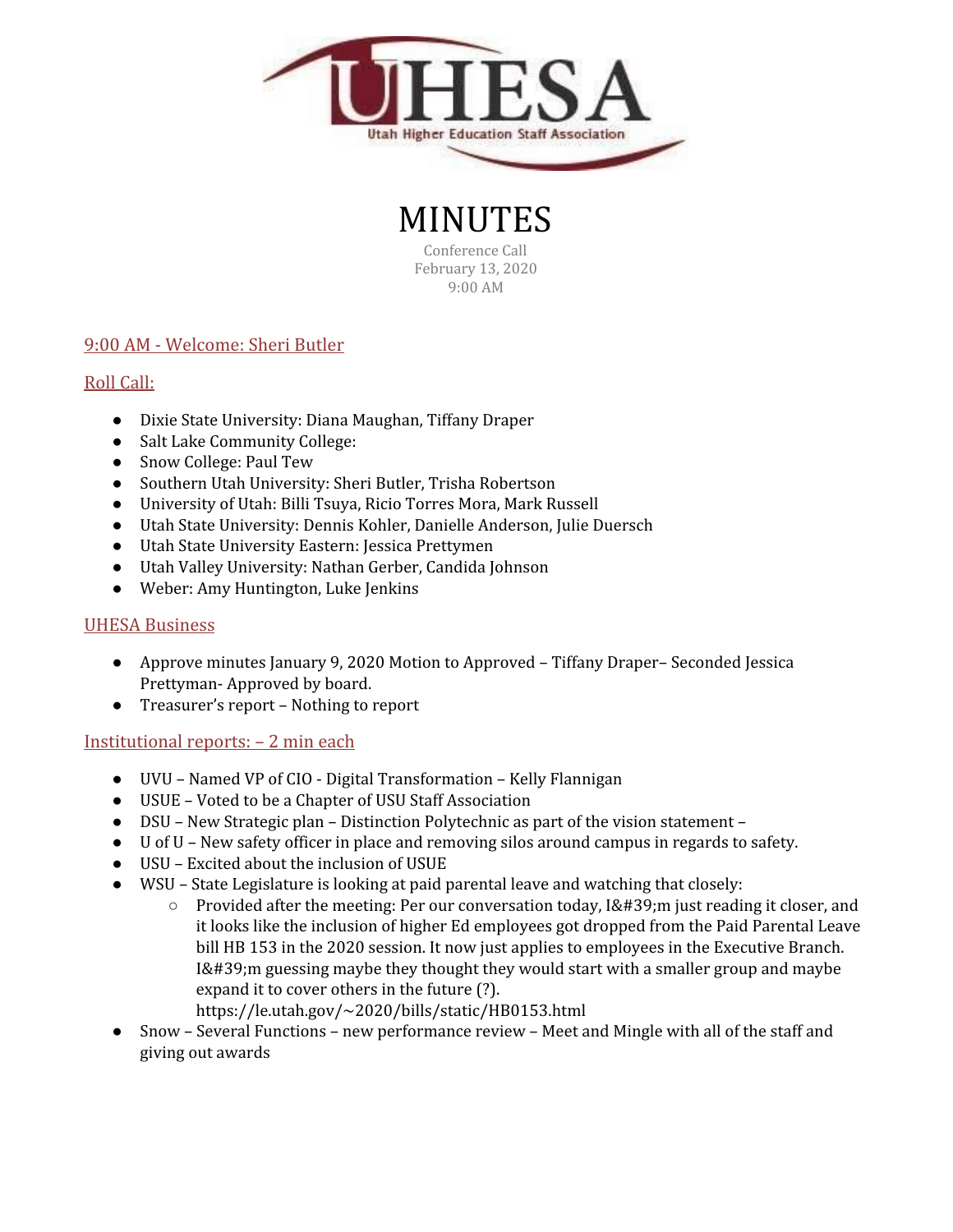

### Discussion Topic: Staff Diversity and Retention

- Snow Struggle due to limits of diversity in the community
- DSU Good at recruiting Diversity but not keeping them very well strongly due culture of the community?
- SUU Has a diversity and inclusion office to promote inclusion Also struggle with the social situation due to limited numbers in community
- DSU –Just finished a climate survey, don't have the results from the survey yet Struggling to get some of the faculty to be willing to attend and support diverse students
- U of U Creating an anti-racism task force to look at– How they are recruiting? Why are those with different backgrounds leaving faster? Realizing where the gaps are will help fixing the problem is the idea behind the task force.
- WSU Work with diverse staff Attempting to bring in diversity on councils by having them in subcommittee to increase their level of engagement when council positions open.
- U of U Ricio Torres Mora One difficulty minority staff are often hourly so they are often not giving the opportunity to be part of committees. How do we become more welcoming once they are there?
- SUU –Ask: Do you think some minorities tend to also not reach out to create a diverse environment since they are so strongly aware of the limited diversity?
- U of U Rocio felt they were trying to reach across the barrier.
- USU Danielle Andersen Looking at ways to remove bias from the selection process. For example Quality of publications rather number of publications – To limit bias against women who have taken time off to raise a family?
- SUU Some of the difficulties in creating staff diversity is the low salaries that don't encourage relocation.
- WSU Should we recognize that experiences in other environments can be equivalent to higher education requirements in job descriptions?
- USU Working into incorporate in to the bylaws that hourly wages have the opportunity to serve on committees and associations
- WSU Have specific representation of hourly and waged staff

### Future meeting schedule

Next Face-to-Face meeting March 27th @ Dixie State

- Topics:
	- 30 minutes What are your associations doing to get training? Do you have a connection to the HR Group?
	- Organizational structure of each institution
		- Constitution & bylaws, how we are similar and different.
		- How can we help for those that would like to make changes?
		- How are we represented on our campus?
		- How are you connected to faculty senate?
		- What committees are you on?